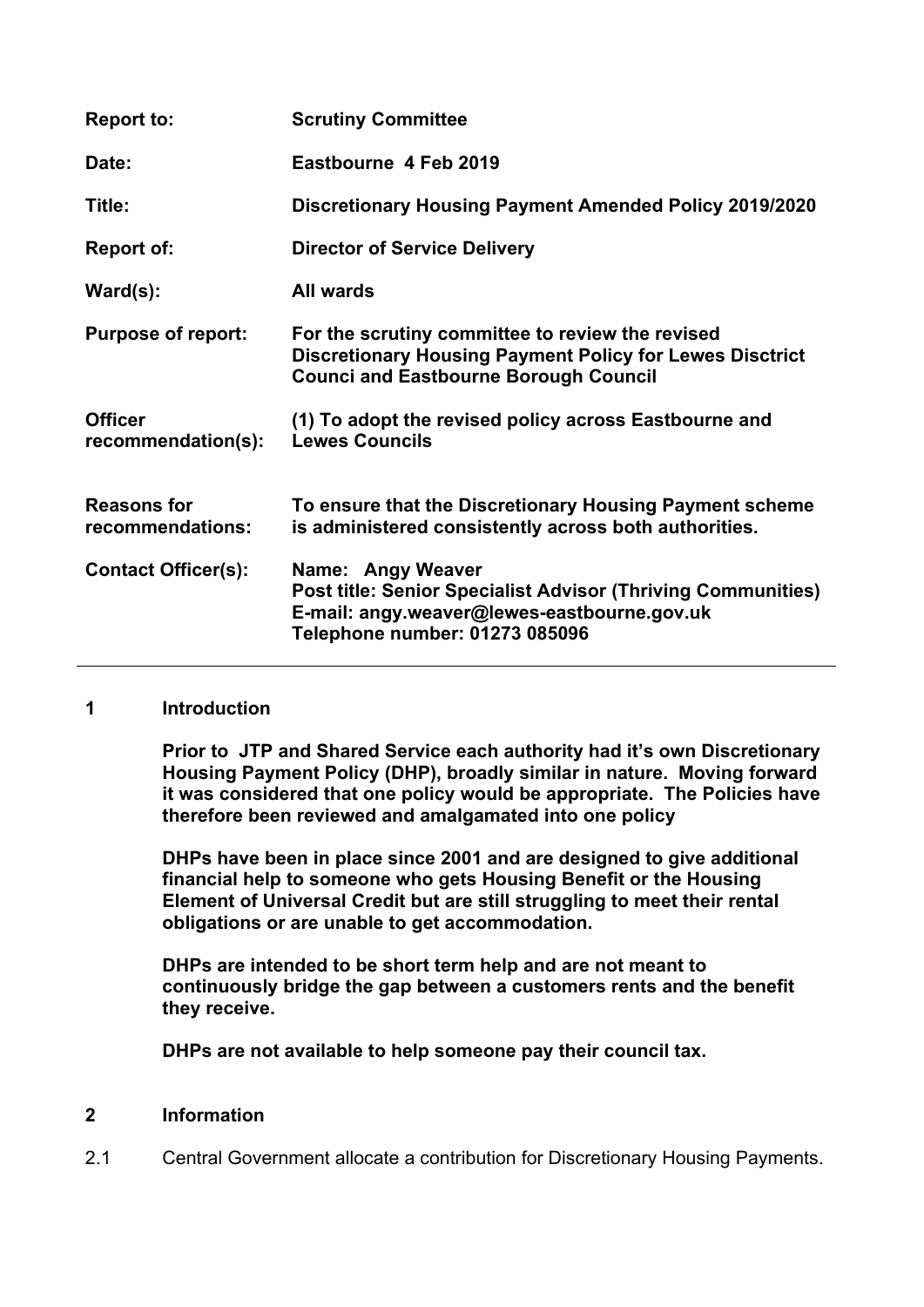Overall funding for 2018/2019 was £153 million. Funding from the government covers four separate areas

- Core funding
- Local Housing Allownace
- Removal of the Spare Room Subsidy
- Benefit Cap

For 2018/2019 Eastbourne Borough Council's allocation was £310,853

Local Authorities can top up the DHP budget spend up to 2.5 times this amount from their own resources.

Customers have to apply for a DHP and supply an income and expenditure form. Consideration is given to their incomings and outgoings and a decision is made on whether or not to award a DHP.

There is an expectation that customers will reduce any unnecessary expenditure and apply for any welfare benefits they are likely to be entitled to.

### **3 Main Changes to the Policy**

3.1 Non Dependant Deductions will not be covered on an ongoing basis.

If a customer has a deduction made from their Housing Benefit or Universal Credit Housing Costs because they have adults other than their parner living in their household then a deduction may made from their help with housing costs. This is based on the income of the adult. It is expected that the non-dependant contributes the amount of the deduction to the customer in order to make up the shortfall.

The amount of the deduction is set by Central Government and for 2018/2019 the deductions are made in the following circumstances

| Aged under 25 and on Income Support, Income<br>based Job Seeker's Allowance or Income Related | £15.25 |
|-----------------------------------------------------------------------------------------------|--------|
| <b>Employment and Support Allowance which does</b>                                            |        |
| not include a component                                                                       |        |
| Main phase of Income Related ESA                                                              | £15.25 |
| Aged over 18 and working more than 16 hours                                                   |        |
| per week                                                                                      |        |
| Gross income less than £139.00                                                                | £15.25 |
| Gross income £139.00 - £203.99                                                                | £35.00 |
| Gross income £204.00 - £264.99                                                                | £48.05 |
| Gross income £265,00 to £353,99                                                               | £78.65 |
| Gross income £354,00 to £438.99                                                               | £89.55 |
| Gross income £439.00 and above                                                                | £98.30 |
|                                                                                               |        |

#### **4 Financial appraisal**

The financial awards made under this policy are made from the contribution from